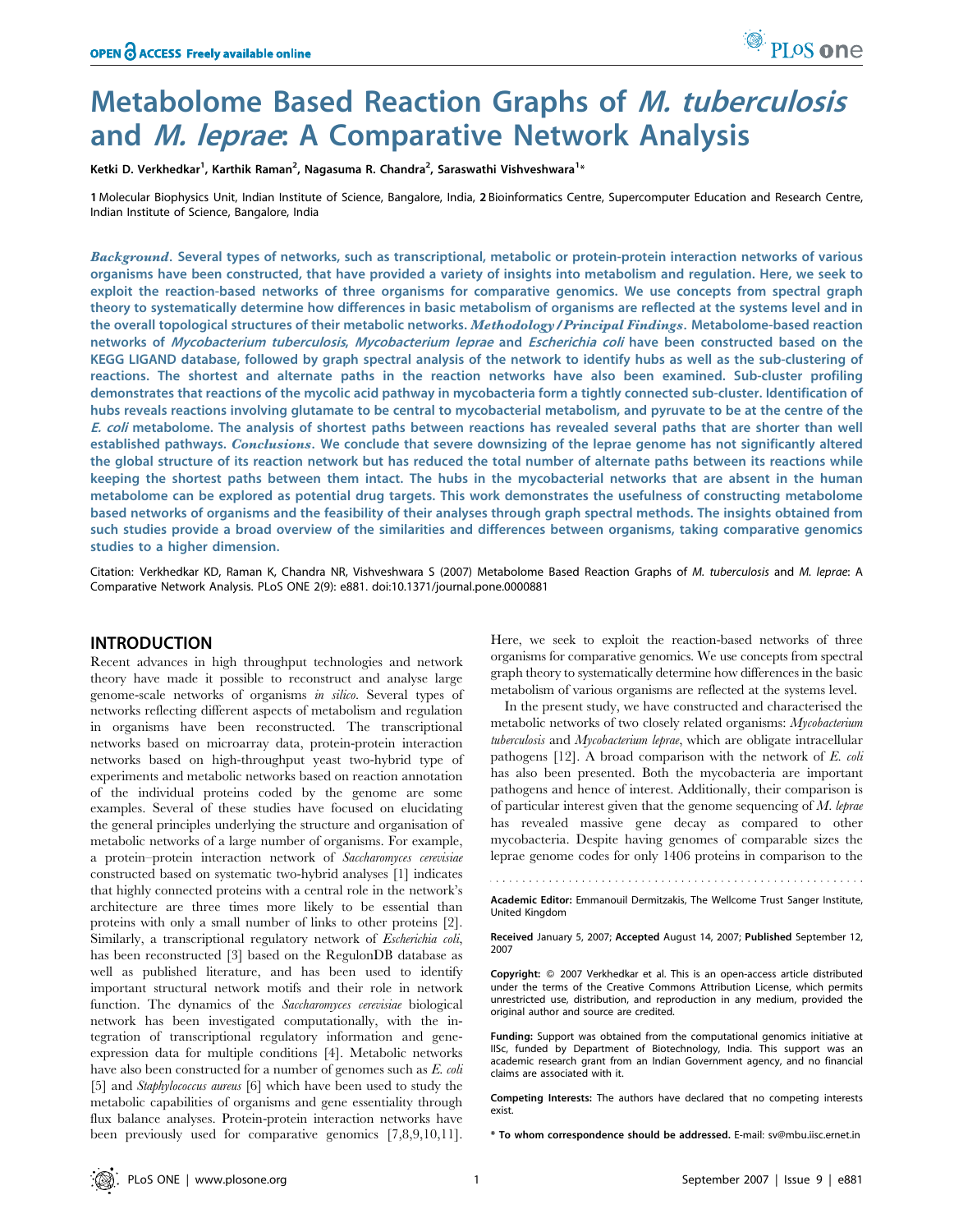3989 proteins in M. tuberculosis, leading to the consideration of the leprae genome as a 'minimal genome'. The elimination of many important metabolic activities in this organism is thought to result in severe metabolic streamlining [12].

Various concepts from graph theory [13,14,15,16,17] have previously been used to construct and analyse metabolic networks for several fully sequenced organisms. Representing metabolic networks as graphs makes them amenable to various analyses, such as the detection of shortest and alternate paths. Such analyses have also resulted in the identification of the highly connected giant strong components of the networks, as well as metabolites central to the network. Graph spectral analysis can be carried out to obtain information on central hubs as well as the sub-clustering and organisation of the metabolic network.

We represent the metabolic networks of these organisms in the form of a reaction based graph with the biochemical reactions as the nodes and an edge existing between the nodes if they share at least one metabolite. Such a representation is essential to ascertain the importance of different biochemical reactions in the metabolic networks of these organisms. Alternative representations have been previously used for representing metabolite networks. One is a substrate graph, wherein all substrates are represented by nodes, with edges between them indicating their participation in the same reaction [18]. In another representation, the metabolic network is built up of nodes, the substrates, which are connected to one another through links, which are the actual metabolic reactions. The physical entity of the link is the temporary educt–educt complex itself, in which enzymes provide the catalytic scaffolds for the reactions yielding products, which in turn can become educts for subsequent reactions [13]. Metabolic networks may also be represented as a directed bipartite graph, with two types of nodes indicating reactions and metabolites separately, with edges from metabolites directed towards the reaction they are substrates of and edges from reactions directed towards their products [19].

Further, in our representation of the network, we have chosen to leave out the links generated by currency metabolites. These metabolites are ubiquitously present in metabolic networks and although these substrates are necessary for a given reaction to take place, they cannot be considered as valid intermediates for path finding or establishing biologically meaningful network connections. Currency metabolites have been excluded from metabolic networks in previous studies such as [17].

Besides characterising the constructed networks for their various graph properties, we have systematically determined if the differences observed between these organisms at the genomic level reflect on the overall topology and characteristics of their metabolic networks. To compare features of the metabolic networks of mycobacteria with those of a more standard and well studied organism, we have also constructed and characterised the metabolic network of E. coli.

Metabolic networks have properties similar to other real world networks, such as social networks and the World Wide Web. Particularly, they have been shown to be scale-free, with a nonrandom power-law distribution of node connectivity (number of interactions of each metabolite) and distinguished by the presence of 'hubs', a few highly connected nodes that are essential to the integrity and robustness of the network [13]. These networks are also small-world networks, characterised by a low average path length between nodes [13,17,18,20]. Recent studies have revealed metabolic networks to be modular in nature, comprising several small, functional modules that combine together in a hierarchical manner to form larger, less cohesive units [21,22].

In this work, we have studied the topological organisation of the constructed metabolic networks by using concepts from spectral graph theory. The graph spectral method has been applied earlier by our group in the identification of side chain and backbone clusters in proteins and to identify amino acid residues important for protein structure, folding, stability, function and dynamics [23,24]. It has also been used to successfully identify domains in multi-domain proteins [25] and to detect clusters of structurally similar proteins in protein chain universe graphs [26]. Bu and coworkers [27] have applied spectral analysis to study the topological structure of the protein interaction network in yeast. Jernigan and coworkers [28] have used spectral graph theory for analysing the functional clustering of the yeast protein–protein interaction network. Here, we explore the applications of the spectral method in analysing the topological organisation of large reaction networks. We show that this method is useful for identifying sub-clusters of reactions in the networks by a simple one step numerical computation.

## RESULTS AND DISCUSSION

Several pathway databases have recently become available, with curated information on biochemical reactions. Most databases are incomplete, with missing information on various biochemical reactions. A study undertaken recently by Kettner [29] illustrates the poor quality in well-known databases such as BRENDA even for pathways such as glycolysis. They conclude from their study that the difficulty in curation and enhancing quality in databases was largely due to both incomplete descriptions of material and methods in the papers and difficulties considering methoddependent results, since extraction of kinetic data from literature is necessarily carried out manually. They suggest that it might be useful to establish a deposition system to which authors can submit their data to ensure maximal accuracy and accessibility and to replace possibly the traditional retrospective process of manual data extraction. The situation is a bit better when it comes to reaction annotation without the quantitative data, for obvious reasons. At this point of time, there does not appear to be an automated method for detecting and correcting errors. Although highly desirable, availability of a comprehensive accurate database, hence may be quite a while away. We have used KEGG as our primary source of data, since it was the largest available curated database, particularly for mycobacteria. A major problem we observed was in describing the reversibility of the reactions, which we have corrected manually to the extent possible. Although there are omissions and errors in detail in the database, on the whole, most of the reactions and proteins are annotated correctly, from the manual checks we performed. Hence, the KEGG serves as a good starting point for systems biology studies. KEGG has also been extensively used by several groups previously for systems analyses [16,17,30,31] and even genome-scale metabolic reconstructions [32]. Felix and Valiente have performed an exhaustive validation of a substantial portion of the KEGG LIGAND database [33], concluding that over 90% of the reactions in the KEGG are consistent.

The reaction networks of M. tuberculosis H37Rv, M. leprae and E. coli K-12 MG1655 were reconstructed from a dataset primarily obtained from the KEGG LIGAND database [34]. We used reaction files containing compound IDs, so that there was no discrepancy in the reactions, based on the usage of synonymous compound names. Details of the total numbers of reactions, metabolites and enzymes comprising the networks of these organisms have been summarised in Table 1. The total size of the networks in the three organisms is roughly of the same order, making their comparison quite meaningful. The networks essentially capture the core metabolic processes, such as the metabolism of carbohydrates, nucleic acids, amino acids and lipids, in the three organisms. Sequence analyses of the genomes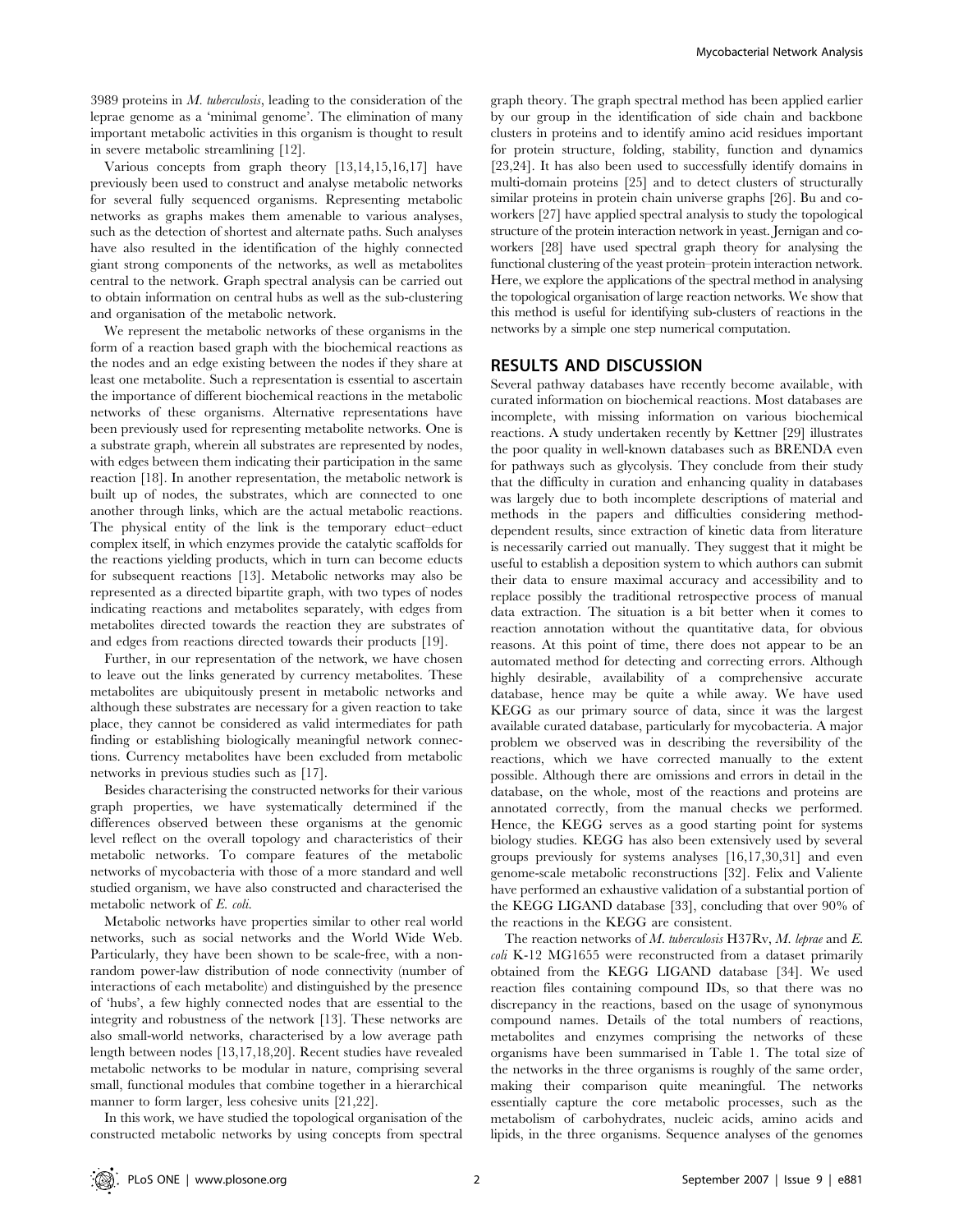| Property                                             | M. tuberculosis             | M. leprae                  | E. coli                     |
|------------------------------------------------------|-----------------------------|----------------------------|-----------------------------|
| DETAILS OF THE RECONSTRUCTED NETWORK                 |                             |                            |                             |
| Total no. of reactions (nodes)                       | 1906                        | 1325                       | 2080                        |
| Total no. of edges                                   | 14,100                      | 8,508                      | 20,316                      |
| Reversible reactions                                 | 209                         | 152                        | 274                         |
| Irreversible reactions                               | 1488                        | 1021                       | 1532                        |
| No. of metabolites participating in the reactions    | 1649                        | 1139                       | 1633                        |
| Total no. of proteins catalyzing the reactions       | 1097                        | 469                        | 1062                        |
| No. of currency metabolites eliminated               | 102                         | 84                         | 107                         |
| <b>NETWORK PARAMETERS</b>                            |                             |                            |                             |
| Percentage of nodes belonging to the largest cluster | 73.40                       | 76.15                      | 73.85                       |
| Percentage of 'orphan' nodes                         | 17.00                       | 16.30                      | 16.39                       |
| Highest degree of connections                        | 72                          | 50                         | 96                          |
| Average path length                                  | 5.58                        | 5.48                       | 4.94                        |
| Clustering co-efficient                              | 0.01669                     | 0.01600                    | 0.01614                     |
| Degree exponent of the power law degree distribution | 1.3952                      | 1.4423                     | 1.4093                      |
| PROPERTIES OF RANDOM NETWORKS*                       |                             |                            |                             |
| Percentage of nodes belonging to the largest cluster | 99.94                       | 99.85                      | 99.99                       |
| Percentage of 'orphan' nodes                         | 0.0588                      | 0.1487                     | 0.0058                      |
| Highest degree of connections                        | 22                          | 21                         | 27                          |
| Average path length                                  | $4.00 \pm 0.02$             | $4.07 \pm 0.03$            | $3.61 \pm 0.01$             |
| Clustering co-efficient                              | $(3.78 \pm 0.56)^* 10^{-3}$ | $(4.84 \pm 0.89)^*10^{-3}$ | $(4.67 \pm 0.45)^* 10^{-3}$ |
| Characteristic Scale                                 | $7.40 \pm 0.0122$           | $6.42 \pm 0.0137$          | $9.76 \pm 0.0134$           |

doi:10.1371/journal.pone.0000881.t001

have indicated that they share similarity among a number of individual genes/proteins, leading to several similar reactions in the three networks. However, the precise connections with which the reactions are associated have not been analysed previously in a comparative context. Graphs presented here are amenable to such comparative analysis, providing a handle to understand the similarities and the differences between a given pair of organisms from a systems perspective. Analysis of the various network properties, clustering patterns, shortest and alternate paths, that aid in this process are elaborated below.

#### Analysis of network parameters

Analysis of various network parameters such as the degree distribution, clustering coefficient, average path length and size of the largest cluster of the reaction networks of all three organisms revealed them to have a similar overall topology with comparable graph properties (Table 1). The degree distributions of the nodes in the reaction networks of all three organisms exhibit a power law behaviour as shown in Figures 1A-C. Hence, the reaction networks of these organisms are scale-free in nature, consisting of a few 'hubs' that are highly connected and hold together numerous nodes having a small degree. The log-log plots of the degree distributions (Figures 1D–F) for the three networks also are characteristic of a power law behaviour, with the degree exponent  $\gamma$  - 1.4. This result differs from the results of Wagner and Fell [18] who did not obtain a clear power-law degree distribution for a reaction based graph of the metabolic network of E. coli. This was perhaps due to the reduced dataset used in their study. The

clustering coefficients of the reaction networks of the three organisms are of the same order of  $10^{-2}$ , indicating that these networks are quite sparse and have approximately the same density of connections between nodes despite a difference in their overall sizes. Further, it implies that the observed connections may have evolved to suit a particular metabolic requirement and are far from random. The average path length of the three networks are also comparable, with the networks of  $M$ . tuberculosis and  $M$ . leprae having average path lengths of 5.58 and 5.48 respectively, while the reaction network of E. coli has a slightly smaller average path length of 4.94. The small values of the average path length in these organisms imply a small-world character, where the distance between any two reactions in the network is smaller than what is expected from traditional biochemical pathways, as will be shown later.

## Clustering patterns

The largest clusters (giant components) in the networks of M. tuberculosis, M. leprae and E. coli were obtained by the depth-firstsearch method and comprised 73–76% of the total number of biochemical reactions in their metabolome; while 8–10% of the total reactions form other clusters in their respective networks. It is therefore interesting to note that the size of the giant component in the reaction networks of these organisms is conserved and is unaffected by the metabolic streamlining of the leprae bacillus. It is also unaffected by differences that exist between the metabolism of E. coli and the mycobacterial organisms. Figures 2A–C are representations of the clusters obtained in the reaction networks of the three organisms. Graphviz [35] was used for the generation of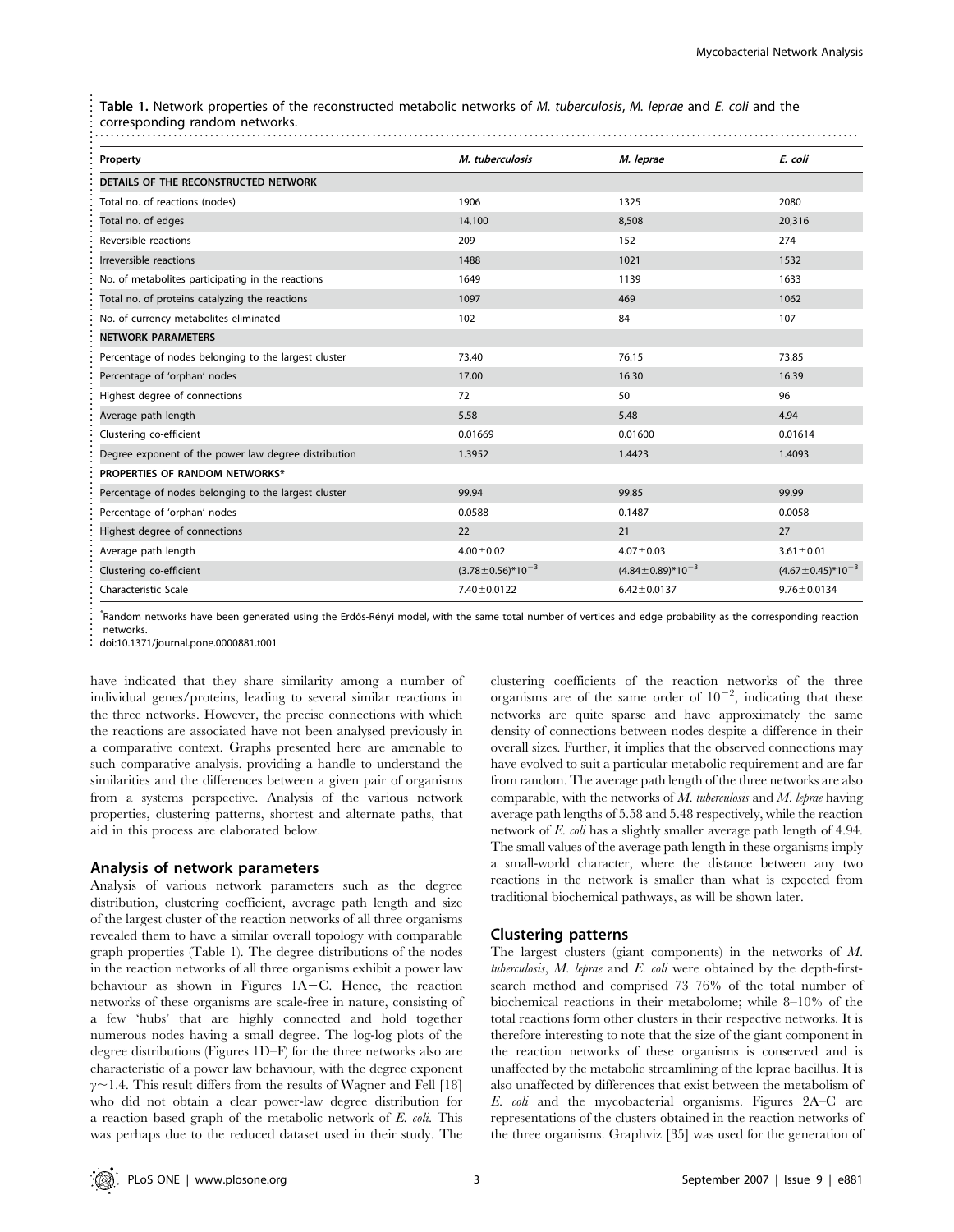

Figure 1. A–C: Plots of the degree distributions of nodes in the reaction networks of M. tuberculosis, M. leprae and E. coli. D–F: Log-log plots of the degree distribution function P(k) versus the degree k. P(k) defines the probability of a given node making exactly k connections in the network. The fit to the curve shows a power law behaviour and has an exponent of  $\sim$ 1.4 for all three networks. G-I: Representative degree distributions of nodes in random networks generated with the same total number of nodes and edges as the reaction networks of M. tuberculosis, M. leprae and E. coli. doi:10.1371/journal.pone.0000881.g001

the cluster diagrams. Clustering analysis of the three networks by the depth-first-search method also revealed several 'orphan' reactions that were completely unconnected in their respective networks. Some of these were reactions that involved only currency metabolites and hence were unconnected with the rest of the network due to our elimination of interactions mediated by the currency metabolites. Other orphans represented reactions which were either inaccurately curated in the database and did not occur in the metabolism of these organisms or whose links with the rest of the metabolome have not been determined to date. A few examples of orphan reactions are shown below:

R00004 (EC 3.6.1.1.) Pyrophosphate+H2O $\rightarrow$ 2 Orthophosphate

R00281 (EC 1.6.99.3) Acceptor+NADH $\rightarrow$ Reduced-acceptor+NAD+

As an extreme example, we even have:

R02501 (EC 1.14.14.1) Testosterone+H++Oxygen+  $NADPH\rightarrow19-Hydroxytestosterone+NADP^+$ 

Such information on orphan reactions can be used to improve the curation of the database and the annotation of the genome itself.

We compared the network properties of the three reaction networks with those of random graphs comprising the same total number of vertices (V) and connecting edges (E) as the corresponding reaction network, using the Erdős-Rényi model (see Table 1). It was observed that for the given probability of connections, the nodes of the random network formed a single connected cluster comprising almost 100% of the nodes. Further, the degree distributions of the nodes of the random networks having the same total number of  $(V, E)$  as that of the M. tuberculosis, M. leprae and E. coli reaction networks followed a Poisson distribution, with an average scale of 7.40, 6.42 and 9.76 connections per node respectively. Moreover, the highest degree of connections in these networks was significantly lower with values of 22, 21 and 27 as compared to the highest degree in the reaction networks of  $M$ . tuberculosis (72),  $M$ . leprae (50) and  $E$ . coli (96) respectively.

## Analyses of sub-clusters in the giant component

Metabolic networks are highly integrated and complex in nature. Hence, a rational reduction of these networks to their basic structural and functional units is essential to gain a deeper understanding of their design principles and functioning. Several studies have been carried out to detect modularity in metabolic networks [21,22,36,37]. Guimera & Nunes Amaral [38] have shown that metabolites in the cell group together to form functional modules with typically 80% of the nodes in the network only connected to other nodes within their respective modules. To determine if this modularity of metabolic networks is also reflected at the level of the constituent biochemical reactions, we carried out analyses to detect sub-clusters of reactions in the giant component by graph spectral analysis.

As mentioned in the methods section, the 2evc plots of the Laplacian matrix of the graph provide the sub-cluster information. The 2evc plots constructed for the reaction networks of M. tuberculosis and M. leprae comprised numerous plateau regions which represented sub-clusters of reactions in the giant component of these networks (Figures 3A,B). A few examples of the sub-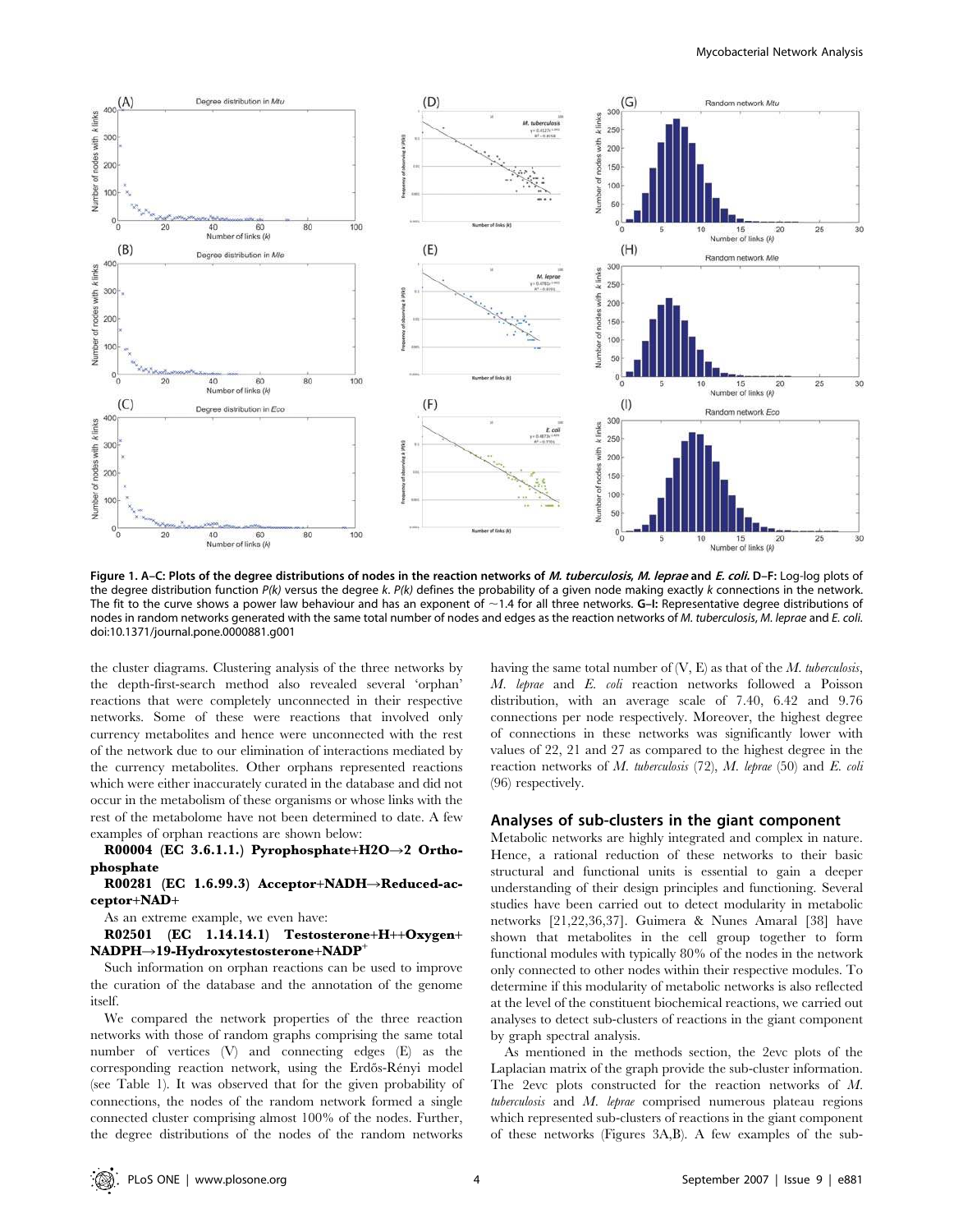

**C (***E. coli***)**

Figure 2. Clusters in the reaction networks of *M. tuberculosis* (A), *M. leprae* (B) and *E. coli* (C). The giant component in the networks comprises 73– 76% of the total number of nodes, while 8–10% of the total nodes form other clusters in the networks. The orphan nodes have been eliminated for better visualisation.

doi:10.1371/journal.pone.0000881.g002

∵©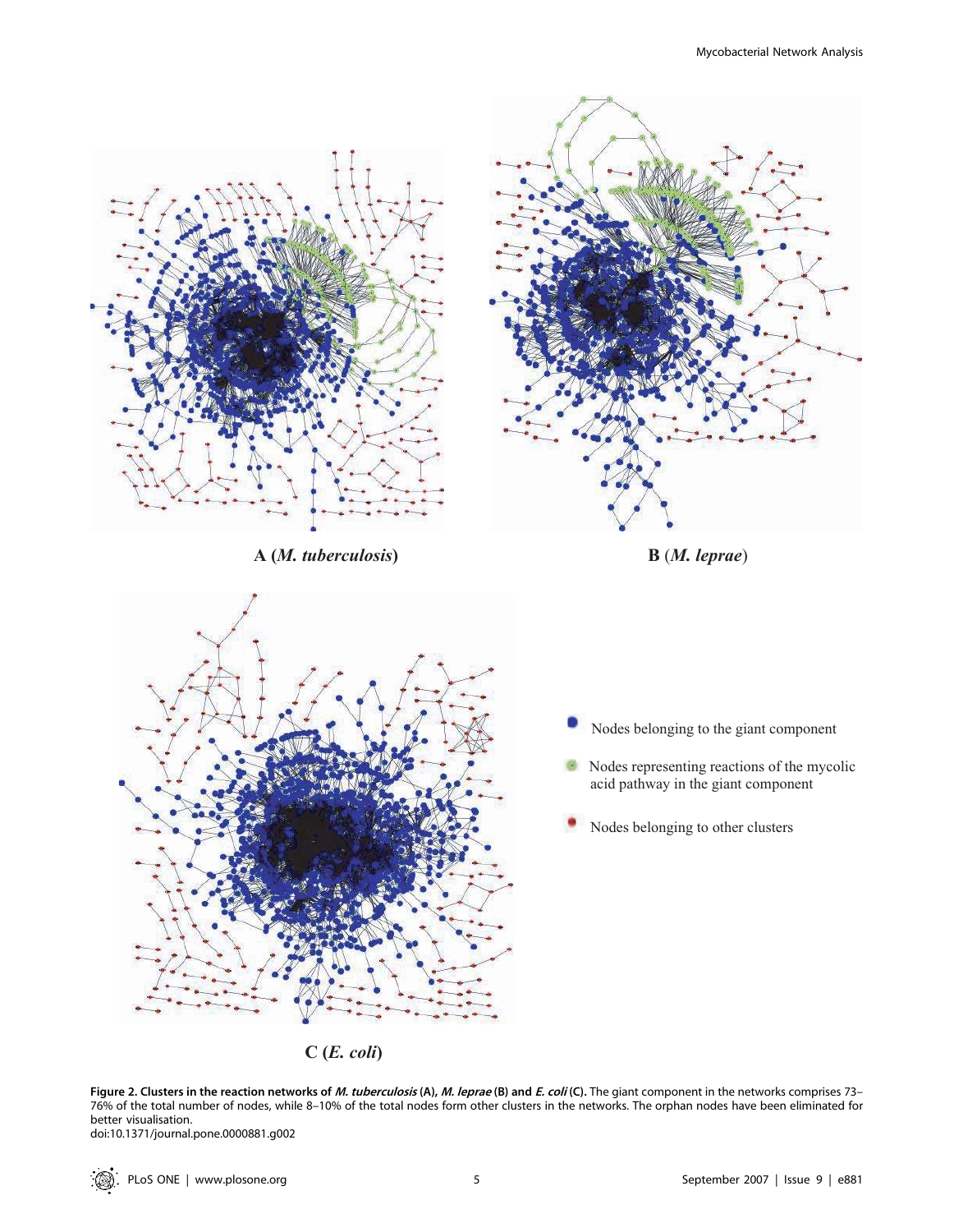

Figure 3. 2evc plots for the giant components of the reaction networks of M. tuberculosis (A), M. leprae (B) and E. coli (C). Plateaus represent subclusters of reactions. The giant component in the reaction network of E. coli does not resolve into sub-clusters as indicated by the single plateau in plot C. Arrows indicate plateaus representing the sub-cluster of mycolic acid pathway reactions in the mycobacterial networks. doi:10.1371/journal.pone.0000881.g003

clusters obtained in the giant component of M. tuberculosis have been shown in Table 2.

It is observed that reactions belonging to fatty acid biosynthesis and the FAS-II cycle of the mycolic acid pathway in M. tuberculosis form distinct, tightly connected sub-clusters. This may be due to the iterative nature of these cycles where the metabolite passes through several cycles of the same reactions consecutively in order to obtain a product of the requisite carbon chain length. Hence, the reactions within these pathways are more tightly connected with each other than to the other reactions in the metabolome. The mycolic acid pathway  $[39,40,41]$  is a critical pathway in M. tuberculosis and is important for its survival and pathogenicity. The other sub-clusters obtained are less specific and contain reactions belonging to different pathways identified in the KEGG. For example, cluster 1 in Table 2 comprises reactions involved in purine metabolism as well in pantothenate and coenzyme-A biosynthesis. Further, reactions occurring in a particular pathway are not contained in a single cluster but different reactions from the same pathway are observed in different sub-clusters. For example, reactions involved in purine metabolism occur in both clusters 1 and 2.

The reaction network of  $M$ . leprae comprised sub-clusters that were fewer in number and smaller in size than those obtained in M. tuberculosis. This is because the metabolome of M. leprae comprises fewer reactions than that of M. tuberculosis. Analysis of these sub-clusters revealed them to be similar in nature to those of M. tuberculosis, with reactions of the FAS-II cycle of the mycolic acid pathway forming closely related sub-clusters while the other sub-clusters were less specific in nature. Therefore, the overall topological structure and nature of the giant component is conserved between the two mycobacteria, indicating that the large scale downsizing of the M. leprae metabolome has not significantly altered the global structure of its core reaction network. Interestingly, unlike the mycobacterial networks, the giant component in the reaction network of E. coli did not resolve into constituent sub-clusters (Figure 3C), implying that reactions occurring in the metabolome of E. coli are more strongly interconnected across various biochemical pathways. Thus, differences can be seen to exist in the finer grouping of biochemical reactions within the giant components of the reaction networks of the mycobacteria and E. coli.

Lastly, from the analyses of sub-clusters in the giant components of the three reaction networks, it can be seen that functional modules are less well defined at the level of biochemical reactions, with the reactions forming a single, large, connected cluster ensuring free flow of metabolites between them. However, it is important to note that similar to other studies, our model also is limited by the assumption of constitutive expression of all enzymes catalysing these reactions, i.e. the temporal expression of the enzymes on account of regulation is ignored. This may affect the clustering of biochemical reactions.

## Identification of hubs in the reaction networks

Metabolic networks are scale-free networks characterised by the presence of hubs that are highly connected nodes serving to hold together numerous smaller nodes having a lower degree [13]. With a large number of links, hubs in metabolic networks integrate all substrates in the cell into a single, complex web of biochemical interactions. Hubs are essential to the integrity and robustness of the network against random attacks [42,43]. They are also responsible for the small-world behaviour of networks as any two nodes in the network can be reached by a relatively short distance by traversing a hub [43]. Furthermore, in biological networks, the hubs are thought to be functionally important and phylogenetically oldest [18,20,21,44]. To identify highly connected reactions essential and central to the metabolism of the three organisms under study, we elucidated the hubs in their reaction networks by graph spectral analysis as well as by degree analysis.

As mentioned in the methods section, the largest vector component of the highest eigenvalue of the Laplacian matrix of the graph corresponds to the node with high degree as well as low eccentricity. Two parameters, degree and eccentricity, are involved in the identification of graph spectral (GS) hubs. In a graph representing a scale-free network, the highest vector component would therefore correspond to a hub with high degree and also closest to the geometric centre of the network. Alternatively, hubs can be ranked based on their connectivity alone (degree hubs). Thus, hubs obtained from graph spectral analysis may differ from the degree hubs. However, a comparison of the ranks of GS hubs and degree hubs did not show any significant difference (Supplementary Table S1). This is perhaps due to the topology of the network.

However, when the reactions corresponding to the hubs were examined in detail, we find discrimination between the two sets of hubs. It was observed that the top 50 degree hubs in the reaction networks of the three organisms comprised reactions involving the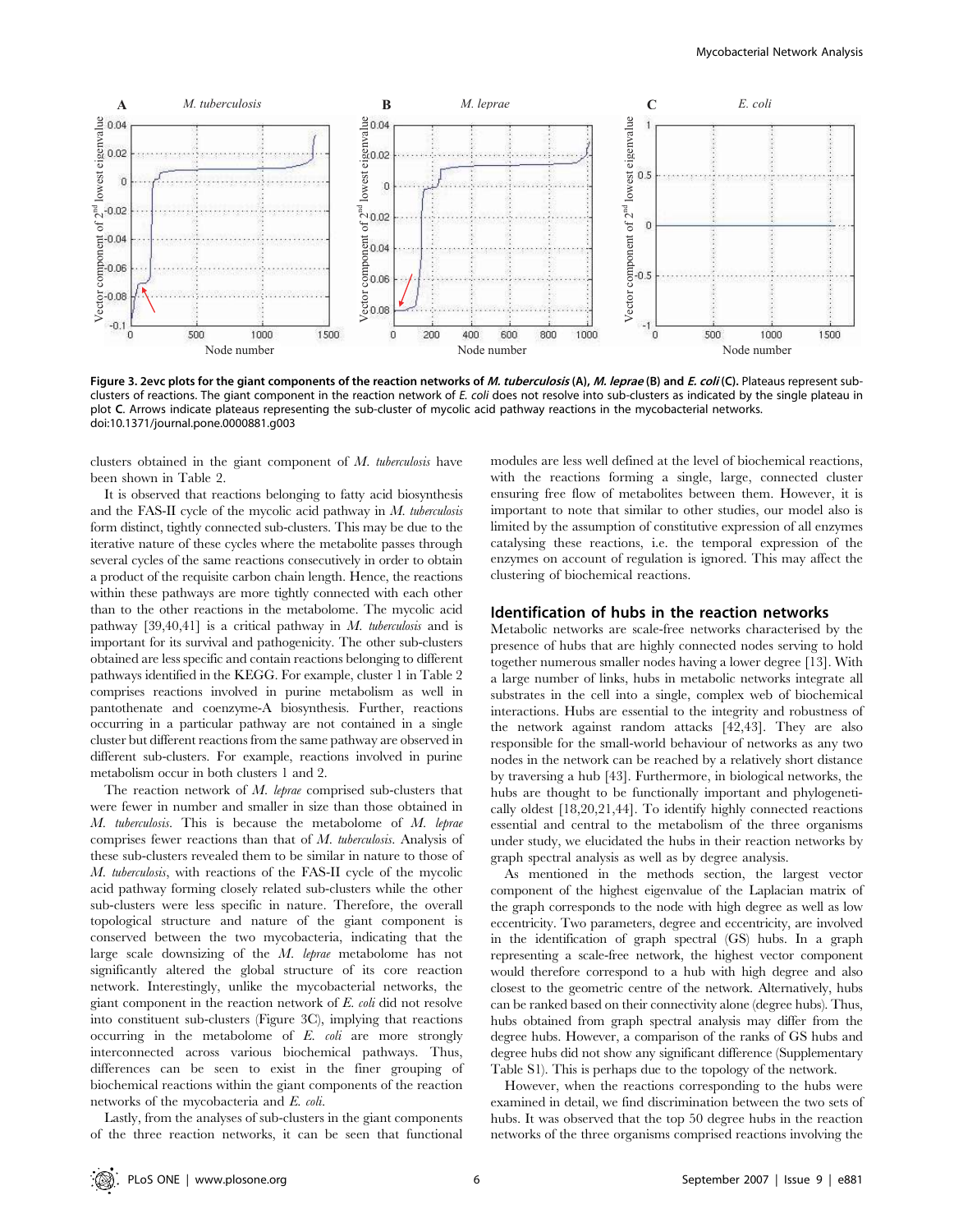| 2evc             | Node no. | RID*          | Pathway-ID | Pathway                                   |
|------------------|----------|---------------|------------|-------------------------------------------|
| <b>CLUSTER 1</b> |          | (SIZE: 12)    |            |                                           |
| 0.00902          | 552      | R01700        | map00020   | Citrate cycle (TCA cycle)                 |
| 0.00902          | 1129     | R04231        | map00770   | Pantothenate and CoA biosynthesis         |
| 0.00902          | 1130     | R04233        | rn00770    | Pantothenate and CoA biosynthesis         |
| 0.00902          | 181      | R00439B       | rn00230    | Purine metabolism                         |
| 0.00902          | 168      | R00429        | rn00230    | Purine metabolism                         |
| 0.00902          | 278      | R00722B       | rn00230    | Purine metabolism                         |
| 0.00902          | 173      | R00434        | rn00230    | Purine metabolism                         |
| 0.00902          | 118      | R00332B       | rn00230    | Purine metabolism                         |
| 0.00902          | 164      | R00416B       | map00530   | Aminosugars metabolism                    |
| 0.00902          | 331      | R00896        | rn00272    | Cysteine metabolism                       |
| 0.00902          | 200      | R00480        | rn00260    | Gly, Ser and Thr metabolism               |
| 0.00902          | 443      | R01214F       | rn00280    | Val, Leu, Ile degradation                 |
| <b>CLUSTER 2</b> |          | (SIZE: 11)    |            |                                           |
| 0.00921          | 483      | R01343F       | map00220   | Urea cycle and metabolism of amino groups |
| 0.00921          | 453      | R01248F       | rn00220    | Urea cycle and metabolism of amino groups |
| 0.00921          | 455      | R01251F       | rn00220    | Urea cycle and metabolism of amino groups |
| 0.00921          | 999      | R03646B       | rn00330    | Arg and Pro metabolism                    |
| 0.00921          | 457      | R01253        | rn00330    | Arg and Pro metabolism                    |
| 0.00921          | 834      | R02788        | rn00300    | Lys biosynthesis                          |
| 0.00921          | 135      | R00376F       | rn00230    | Purine metabolism                         |
| 0.00921          | 612      | R01857B       | rn00230    | Purine metabolism                         |
| 0.00921          | 701      | R02235F       | rn00790    | Folate biosynthesis                       |
| 0.00921          | 703      | R02236F       | rn00670    | One carbon pool by folate                 |
| 0.00921          | 1542     | R05688        | rn00100    | Biosynthesis of steroids                  |
| <b>CLUSTER 3</b> |          | (SIZE: 10)    |            |                                           |
| 0.00675          | 1204     | R04536B       | rn00061    | Fatty acid biosynthesis                   |
| 0.00675          | 1206     | R04543B       | rn00061    | Fatty acid biosynthesis                   |
| 0.00675          | 1343     | R04958B       | rn00061    | Fatty acid biosynthesis                   |
| 0.00675          | 1346     | R04961B       | rn00061    | Fatty acid biosynthesis                   |
| 0.00675          | 1349     | R04964B       | rn00061    | Fatty acid biosynthesis                   |
| 0.00675          | 1351     | R04966B       | rn00061    | Fatty acid biosynthesis                   |
| 0.00675          | 1340     | R04955B       | rn00061    | Fatty acid biosynthesis                   |
| 0.00675          | 1180     | R04429B       | rn00061    | Fatty acid biosynthesis                   |
| 0.00675          | 1202     | R04534B       | rn00061    | Fatty acid biosynthesis                   |
| 0.00675          | 1338     | R04953B       | rn00061    | Fatty acid biosynthesis                   |
| <b>CLUSTER 4</b> |          | (SIZE:24)     |            |                                           |
| $-0.07038$       | 1810     | <b>MAP123</b> | fasll      | Mycolic acid pathway                      |
| $-0.07038$       | 1812     | <b>MAP125</b> | fasll      | Mycolic acid pathway                      |
| $-0.07038$       | 1813     | <b>MAP126</b> | fasll      | Mycolic acid pathway                      |
| $-0.07038$       | 1814     | <b>MAP127</b> | fasll      | Mycolic acid pathway                      |
| $-0.07038$       | 1816     | <b>MAP129</b> | fasll      | Mycolic acid pathway                      |
| $-0.07038$       | 1794     | <b>MAP107</b> | fasll      | Mycolic acid pathway                      |
| $-0.07038$       | 1818     | <b>MAP131</b> | fasll      | Mycolic acid pathway                      |
| $-0.07038$       | 1819     | <b>MAP132</b> | fasll      | Mycolic acid pathway                      |
| $-0.07038$       | 1820     | <b>MAP133</b> | fasll      | Mycolic acid pathway                      |
| $-0.07038$       | 1822     | <b>MAP135</b> | fasll      | Mycolic acid pathway                      |
| $-0.07038$       | 1824     | <b>MAP137</b> | fasll      | Mycolic acid pathway                      |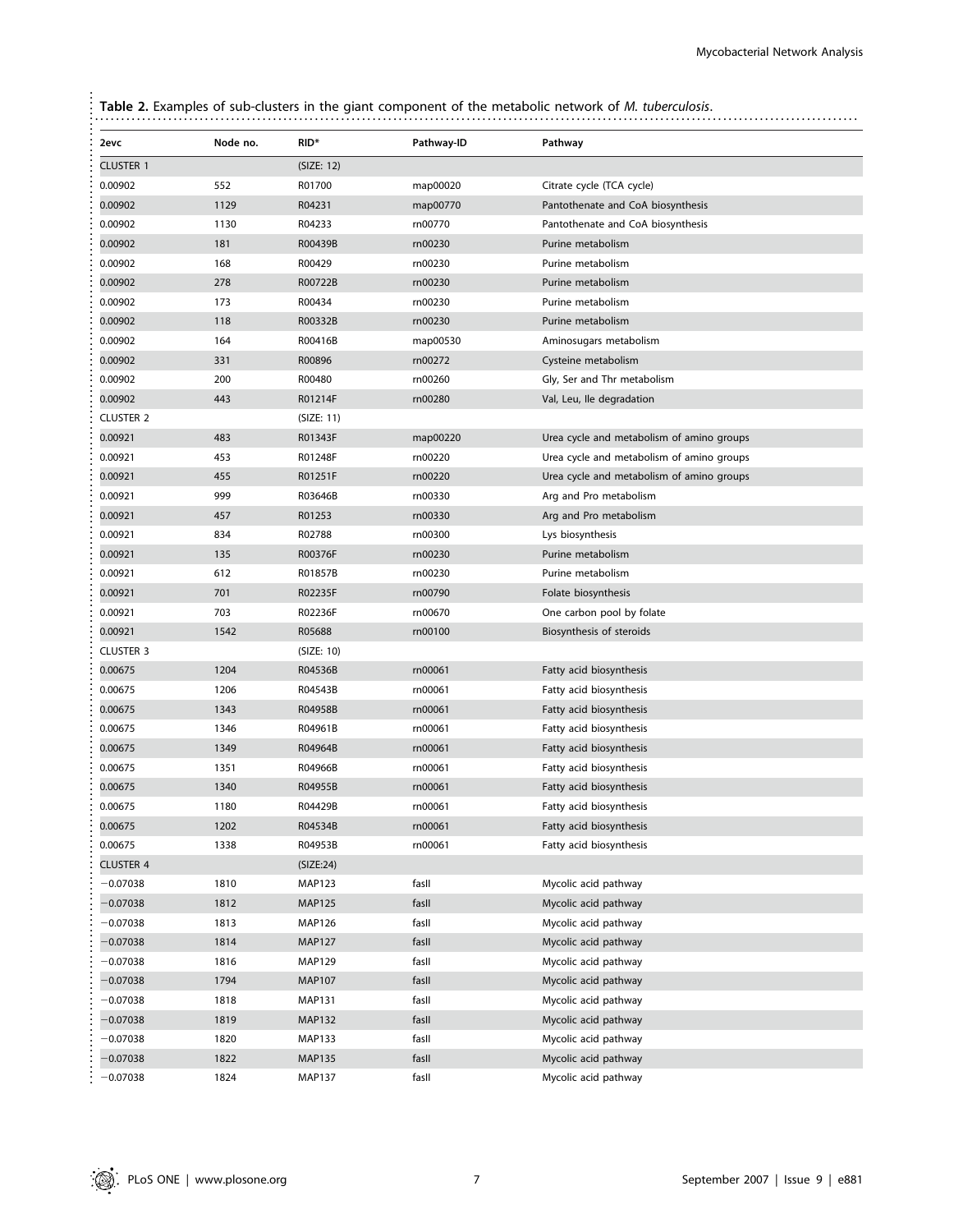#### Table 2. cont.

| Table 2. cont. |                                       |                  |            |                                                                                                                                              |  |
|----------------|---------------------------------------|------------------|------------|----------------------------------------------------------------------------------------------------------------------------------------------|--|
|                |                                       |                  |            |                                                                                                                                              |  |
| 2evc           | Node no.                              | RID <sup>*</sup> | Pathway-ID | Pathway                                                                                                                                      |  |
|                |                                       |                  |            |                                                                                                                                              |  |
|                |                                       |                  |            |                                                                                                                                              |  |
|                |                                       |                  |            |                                                                                                                                              |  |
| $-0.07038$     | 1825                                  | <b>MAP138</b>    | fasll      | Mycolic acid pathway                                                                                                                         |  |
| $-0.07038$     | 1826                                  | <b>MAP139</b>    | fasll      | Mycolic acid pathway                                                                                                                         |  |
| $-0.07038$     | 1795                                  | <b>MAP108</b>    | fasll      | Mycolic acid pathway                                                                                                                         |  |
|                | doi:10.1371/journal.pone 0000881.t002 |                  |            | In the RID, F indicates the reaction proceeding in the forward direction, and B indicates the reaction proceeding in the backward direction. |  |

metabolite L-glutamate as well as reactions involving pyruvate. However, the top 50 GS hubs of M. tuberculosis and M. leprae exclusively comprised reactions involving L-glutamate while the top GS hubs in E. coli only consisted of reactions involving pyruvate (see Supplementary Table S2). The difference in the degree and GS hubs suggests that the most highly connected reactions are not necessarily the most central reactions in the metabolome of the organism (by centrality, we mean that node which has the least eccentricity; eccentricity is the distance between a node and the node farthest from it). Furthermore, reactions (and metabolites) forming the centres of reaction networks are not common across all organisms but are specific to the metabolism of each organism. Previous studies by Ma & Zeng [17] on a substrate based metabolic network of E. coli have shown pyruvate to be central to the metabolism of this organism; our results corroborate their observation. By constructing a reaction based graph of the metabolic network, we have elucidated specific reactions involving pyruvate that form the centre of the E. coli metabolome. Moreover, our method of identifying hubs central to the network by graph spectral analysis is simpler and more advantageous as it uses a single numerical computation that takes into account both the degree and eccentricity of the hub in the overall network.

The quality of the initial database used to reconstruct the network would affect the results obtained in this analysis. An incomplete database may lead to several false positives in the identification of hubs in the network. To determine the reliability of the identified hubs, we randomly knocked out half the nodes in the original reaction networks of the three organisms to generate highly reduced networks that simulate an incompletely curated database. This exercise was repeated 30 times for each organism and it was observed that reactions involving L-glutamate comprised a majority of the top 20 GS hubs in the reduced M. tuberculosis and M. leprae networks 83% and 67% of the time respectively. Similarly reactions involving pyruvate formed the majority of the top 20 GS hubs in the reduced  $E$ , coli network 67% of the time. Hence, we believe that the results of our analysis presented here are fairly reliable.

# Identification of mycobacterial hubs absent in the human metabolome

Hubs are essential to the integrity of the network. They make the network vulnerable to targeted attacks on them, because once the highly connected hubs are attacked, the network starts disintegrating [42,43]. This property makes the hubs ideal drug targets; by targeting a drug against a suitable hub or group of hubs, it is possible to break down the cellular network of an organism completely, which would result in the death of the organism. Further, targeting hubs that are unique to the pathogen and absent in humans would minimise side-effects of the drug in the host. We analysed the GS hubs in M. tuberculosis and M. leprae to identify highly connected reactions that are central to the metabolism of these organisms but absent in humans (as detailed in the Methods section). The enzymes catalysing these reactions can be explored further as potential drug targets in the field of knowledge-based, rational drug design. The top fifteen 'unique' hubs obtained in M. tuberculosis (Table 3) mainly comprise reactions involved in nitrogen metabolism and in the biosynthesis of essential amino acids that are not synthesised in humans. It is particularly interesting to note that the first reaction of the FAS-I cycle of the mycolic acid pathway unique to mycobacteria ranks as the  $38<sup>th</sup>$  unique hub in mycobacterium. Thus, the enzyme acyl carrier protein-fatty acid synthase (ACP-FAS) involved in this reaction can be explored as a potential target for drugs against mycobacteria. Independent studies by Sassetti and co-workers [45] and Raman and co-workers [41] have also identified the FAS enzyme as one of the putative anti-tubercular drug targets. Sassetti and co-workers performed a high throughput Transposon Site Hybridisation Mutagenesis study to identify essential genes in M. tuberculosis while Raman and co-workers performed a flux balance analysis of the mycolic acid pathway in  $M$ . tuberculosis, followed by in silico gene deletions to identify essential genes/putative drug targets. The list of the top hubs unique to  $M$ . *leprae* is similar and has not been tabulated separately.

## Analysis of shortest paths

Metabolic networks are small-world networks characterised by a small average path length between the nodes. Thus, in the metabolic network of most organisms, on an average, any metabolite can be converted to any other metabolite by rather small number of biochemical reactions [13]. Besides analysing the reaction networks of the three organisms under study to determine their average path lengths as described in a previous section, we have also elucidated the actual steps in the shortest path between any two nodes in their networks. We compared the shortest paths obtained in these organisms across six different metabolic pathways: (a) glycolysis, (b) citric acid cycle, (c) pentose phosphate pathway, (d) phenylalanine, tyrosine and tryptophan biosynthesis, (e) valine, leucine and isoleucine biosynthesis and (f) folate biosynthesis and observed that a majority of the paths obtained between reactions from these pathways were the same in all three organisms. Hence, the streamlining of the  $M$ . *leprae* metabolome has not significantly altered the shortest routes that exist between reactions in its core metabolism. Further, the shortest paths between reactions of the above pathways are also unaffected by the significant differences in the metabolism of mycobacteria and E. coli.

As predicted from the low values of the average path length for these reaction networks, the paths obtained in this analysis are shorter than the traditionally annotated biochemical pathways. For example, the conversion of pyruvate to oxalosuccinate by the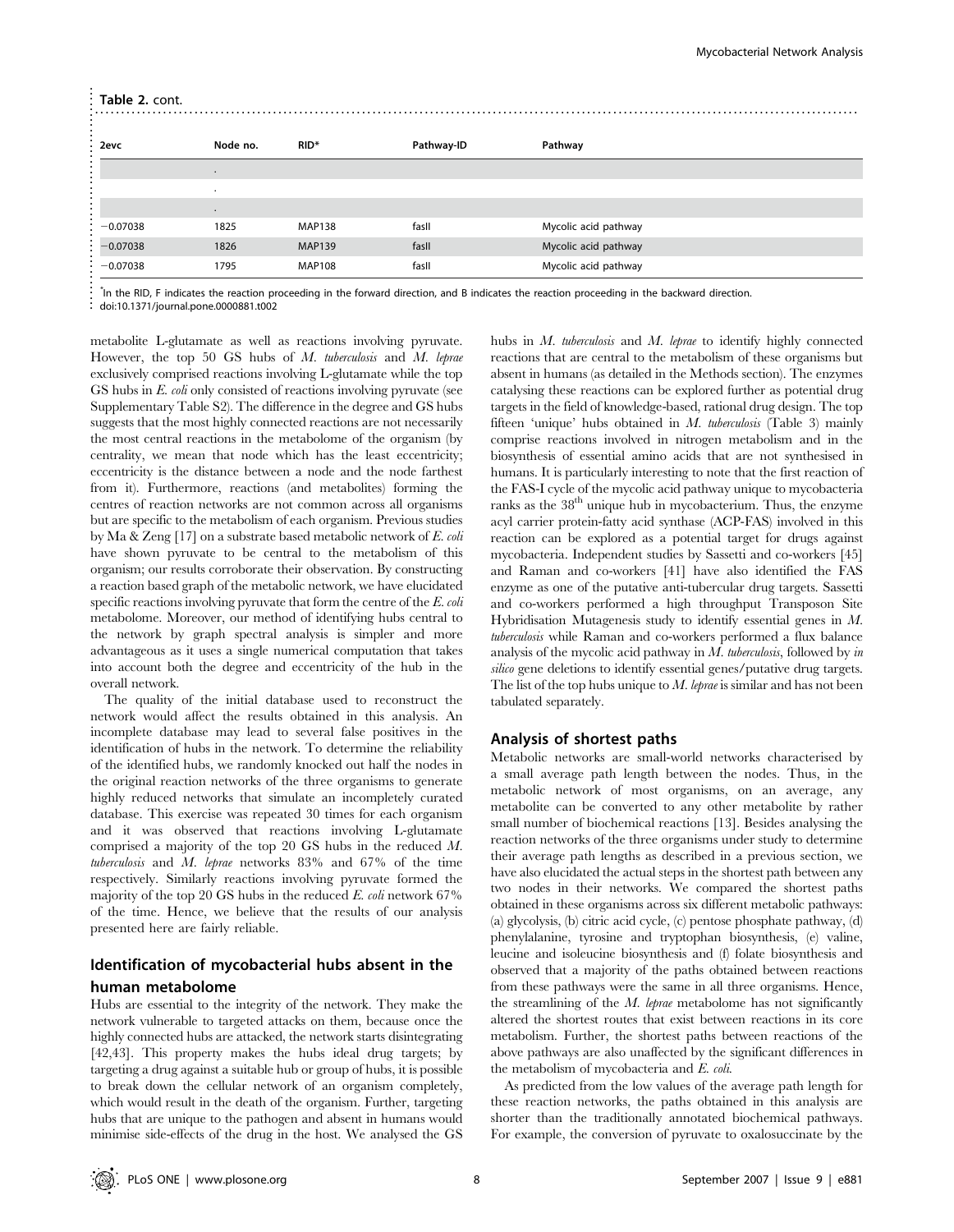| <b>SASS</b>                                    |  |
|------------------------------------------------|--|
|                                                |  |
|                                                |  |
|                                                |  |
|                                                |  |
|                                                |  |
|                                                |  |
|                                                |  |
|                                                |  |
|                                                |  |
|                                                |  |
|                                                |  |
|                                                |  |
|                                                |  |
|                                                |  |
|                                                |  |
|                                                |  |
|                                                |  |
|                                                |  |
|                                                |  |
| ulosis that are absent in the metabolome of hi |  |
|                                                |  |
|                                                |  |
|                                                |  |
|                                                |  |
|                                                |  |
|                                                |  |
|                                                |  |
|                                                |  |
|                                                |  |
|                                                |  |
|                                                |  |
|                                                |  |
|                                                |  |
|                                                |  |
|                                                |  |
| )<br>)<br>)<br>)                               |  |
|                                                |  |
|                                                |  |
|                                                |  |
|                                                |  |
|                                                |  |
|                                                |  |
| $\cdots$ in $\blacksquare$ $\blacksquare$      |  |
|                                                |  |
|                                                |  |
|                                                |  |
|                                                |  |
|                                                |  |
|                                                |  |
|                                                |  |
|                                                |  |
|                                                |  |
|                                                |  |
|                                                |  |
|                                                |  |
|                                                |  |
|                                                |  |
| Table 3. Top fifteer                           |  |
|                                                |  |
|                                                |  |
|                                                |  |

| unique hub     | <b>IQ</b><br>Rank as a<br>GS hub | Node no.  | Hub RID            | E.C. No. of catalyzing<br>enzyme | Name of Enzyme                                                                           | Pathway(s) for which the enzyme is required                     |
|----------------|----------------------------------|-----------|--------------------|----------------------------------|------------------------------------------------------------------------------------------|-----------------------------------------------------------------|
|                |                                  |           |                    |                                  |                                                                                          |                                                                 |
|                | $\sim$                           | 368       | R00986             | 4.1.3.27                         | Anthranilate synthase                                                                    | Phenylalanine, tyrosine and tryptophan biosynthesis             |
|                | 4                                | 482       | R01339F            | $2.6.1 -$                        | Transferases, transaminases                                                              | Nitrogen metabolism                                             |
|                | $\infty$                         | 1197      | R04475B            | 2.6.1.17                         | Succinyldiaminopimelate aminotransferase                                                 | Lysine biosynthesis                                             |
|                | $\overline{1}$                   | 197       | R00457B            | 2.6.1.36                         | Transferases, Transaminases                                                              | Lysine biosynthesis                                             |
|                | $\overline{4}$                   | 717       | R02283B            | 2.6.1.11                         | Acetylornithine transaminase                                                             | Urea cycle and metabolism of amino groups                       |
|                | 28                               | 160       | R00411             | $3.5.1 -$                        | Hydrolases acting on carbon-nitrogen bonds, other than<br>peptide bonds in linear amides | Arginine and proline metabolism                                 |
|                | 35                               | 714       | R02282f            | 2.3.1.35                         | Glutamate N-acetyltransferase                                                            | Urea cycle and metabolism of amino groups                       |
| $^{\circ}$     | 48                               | <b>01</b> | R00114             | 1.4.1.13                         | L-glutamate synthase                                                                     | Glutamate metabolism, Nitrogen metabolism                       |
|                | 49                               | 562       | R01716             | 6.3.5.8                          | Aminodeoxychorismate synthase                                                            | Folate biosynthesis                                             |
| $\overline{c}$ | 54                               | 87        | R00260F            | 5.1.1.3                          | Glutamate racemase                                                                       | Glutamate metabolism, D-Glutamine and D-glutamate<br>metabolism |
|                | 55                               | 1440      | R05225             | 6.3.5.10                         | Cobyric acid synthase                                                                    | Porphyrin and chlorophyll metabolism                            |
| $\mathbf{r}$   | $\overline{6}$                   | 1439      | R05224             | 6.3.5.9                          | Hydrogenobyrinic acid a,c-diamide synthase (glutamine-<br>hydrolysing)                   | Porphyrin and chlorophyll metabolism                            |
| $\bar{c}$      | 83                               | 1707      | R06860             | 2.5.1.64                         | 2-succinyl-6-hydroxy-2,4-cyclohexadiene                                                  | Ubiquinone biosynthesis                                         |
| $\overline{4}$ | 85                               | 1458      | R05320             | 1.14.11.17                       | Taurine dioxygenase                                                                      | Taurine and hypotaurine metabolism                              |
| 5ı             | 86                               | 442       | R01197             | 1.2.7.3                          | 2-oxoglutarate synthase                                                                  | Citrate cycle                                                   |
|                |                                  |           |                    |                                  |                                                                                          |                                                                 |
|                |                                  |           |                    |                                  |                                                                                          |                                                                 |
| $38*$          | 172                              | 1692      | MAP <sub>005</sub> | ı                                | Acyl carrier protein-fatty acid synthase I (ACP-FAS)                                     | Mycolic acid pathway                                            |

doi:10.1371/journal.pone.0000881.t003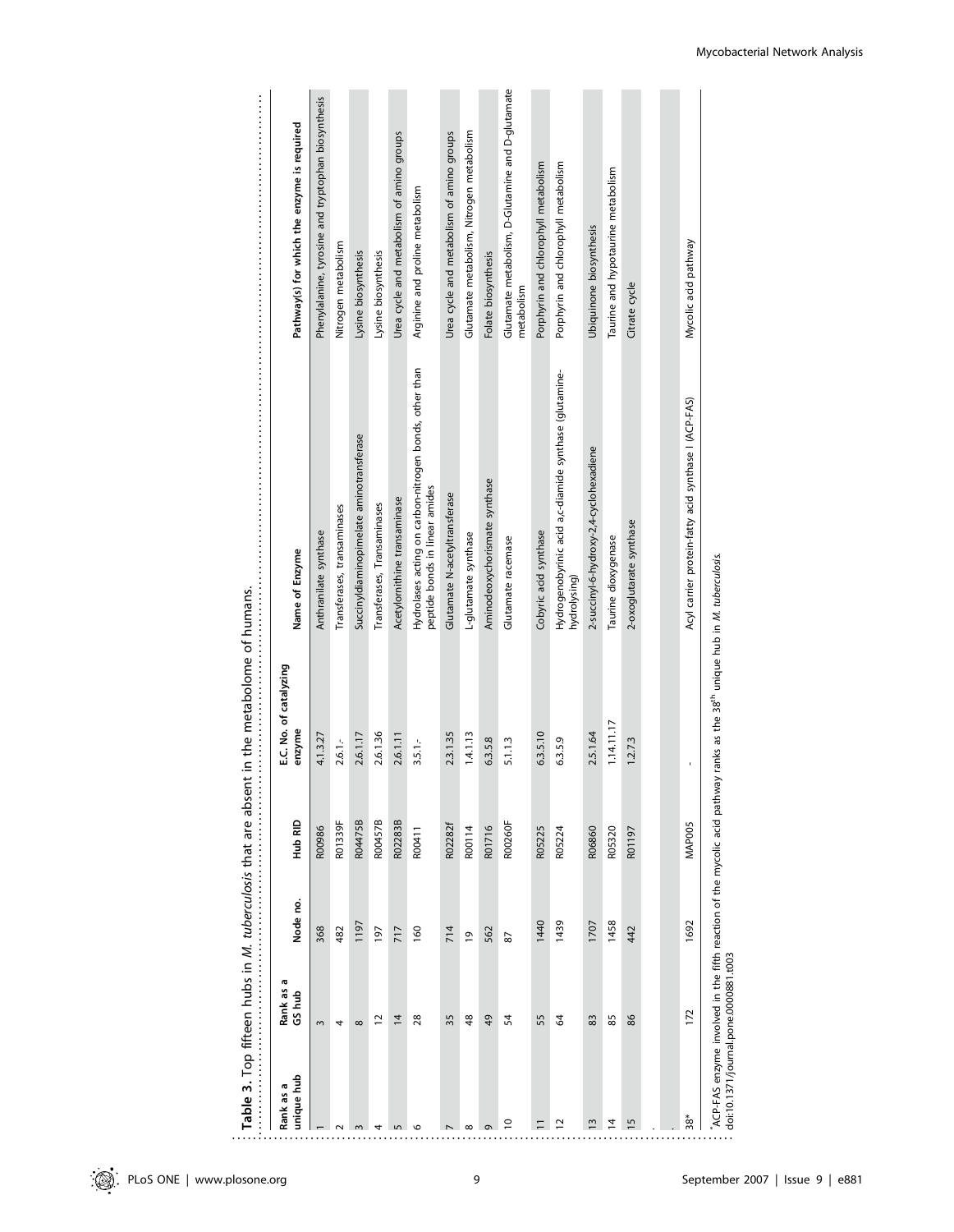|                                                                                           | <b>Table 4.</b> Shortest path between steps in glycolytic pathway.                                                   |
|-------------------------------------------------------------------------------------------|----------------------------------------------------------------------------------------------------------------------|
| Steps in terms of RIDs:                                                                   |                                                                                                                      |
| $ROO959F \rightarrow RO2740F \rightarrow RO1830F \rightarrow RO1826F \rightarrow RO0658F$ |                                                                                                                      |
| R00959 (EC 5.4.2.2)                                                                       | D-Glucose-1-phosphate→alpha-D-Glucose-6-phosphate                                                                    |
| R02740 (EC 5.3.1.9)                                                                       | alpha-D-Glucose-6-phosphate→beta-D-Fructose-6-phosphate                                                              |
| R01830 (EC 2.2.1.1)                                                                       | beta-D-Fructose-6-phosphate+(2R)-2-Hydroxy-3-(phosphonooxy)-propanal->D-Erythrose-4-phosphate+D-Xylulose-5-phosphate |
| R01826 (EC 2.5.1.54)                                                                      | Phosphoenolpyruvate+D-Erythrose-4-phosphate+H2O->2-Dehydro-3-deoxy-D-arabino-heptonate-7-phosphate+Orthophosphate    |
| R00658 (EC 4.2.1.11)                                                                      | 2-Phospho-D-glycerate→Phosphoenolpyruvate+H2O                                                                        |
| doi:10.1371/journal.pone.0000881.t004                                                     |                                                                                                                      |

doi:10.1371/journal.pone.0000881.t004

experimentally determined citric acid cycle requires a minimum of four steps (pyruvate $\rightarrow$ oxaloacetate $\rightarrow$ citrate $\rightarrow$ isocitrate $\rightarrow$ oxalosuccinate) while the shortest path obtained between them by our analysis comprised only three consecutive steps:

Steps in terms of RIDs:

 $R00344F \rightarrow R00355B \rightarrow R00268b$ 

R00344 (EC 6.4.1.1) ATP+Pyruvate+HCO3- $\rightarrow$ ADP+Orthophosphate+Oxaloacetate

R00355 (EC 2.6.1.1) Oxaloacetate+L-Glutamate $\rightarrow$ L-Aspartate+2-Oxoglutarate

## R00268 (EC 1.1.1.42) 2-Oxoglutarate+CO2 $\rightarrow$ Oxalosuccinate

Hence, it can be inferred that the traditionally annotated pathways are not the shortest possible routes for the conversion of one metabolite into another. They are therefore a result of several constraints imposed within the cell, such as intracellular compartmentalisation and thermodynamic constraints. Whether the shortest pathways predicted here are really feasible pathways or not should be evaluated in the context of the constraints in the cell.

Interestingly, our analysis also revealed shortest paths in which one or more reactions in the path produce metabolites that are utilised by reactions other than those that would be involved in the commonly accepted notion of the steps of a given pathway. Though such paths do not represent an ideal shortest path comprising consecutive steps between a pair of reactions (as in the above example), it provides important information regarding the interaction of reactions from different biochemical pathways. For example, the set of reactions obtained as the shortest path between reaction R00959 (the  $1<sup>st</sup>$  reaction) and R00658 (the  $8<sup>th</sup>$  reaction) in the glycolytic pathway are indicated in Table 4.

The path comprises reactions from different metabolic pathways – reaction R02740 occurs in the glycolysis and pentose phosphate pathways, reaction R01830 occurs in the pentose phosphate pathway and reaction R01826 occurs in the phenylalanine, tyrosine and tryptophan biosynthetic pathway. Further, in reaction R01826 phosphoenolpyruvate produced in the glycolytic pathway reacts with D-erythrose-4-phosphate produced in the pentose phosphate pathway to yield 2-dehydro-3-deoxy-Darabino-heptonate-7-phosphate, a precursor for tryptophan biosynthesis. It is clear that the flux through each of these reactions will influence the direction of metabolites into specific biochemical pathways. For example, the phosphoenolpyruvate produced in reaction R00658 can either be converted into pyruvate by the glycolytic route or be diverted into tryptophan biosynthesis.

The results of this analysis are also likely to be useful for metabolic engineering. A systematic study of shortest paths between all reaction pairs in the metabolome of an organism can reveal paths that are shorter than traditionally annotated biochemical pathways. Understanding of such paths can have implications in the production of industrially important secondary metabolites and for the manipulation of particular reaction fluxes to direct intermediates into specific metabolic pathways for obtaining larger quantities of the desired product.

#### Analysis of alternate paths

We have extensively analysed the number of alternate paths, that exist between reaction pairs in the metabolomes of the three organisms (for this, all 312 reactions common to the three organisms were considered). It was observed that E. coli contained the most number of alternate paths between a given pair of reactions, followed by  $M$ . tuberculosis, while the leprae bacillus had the least number of alternate paths of the three organisms. This is due not only to the differing sizes of the networks of the three organisms, but also to the difference in the degree distributions. Though this result is not surprising in itself, it is interesting to note that the reductive evolution of the M. leprae metabolome has led to a loss of multiple paths between reactions pairs in the core metabolic pathways, while keeping the shortest possible route between them intact. This is possibly because only the core of the metabolome has been conserved; the alternate routes (in M. tuberculosis) add to the redundancy. Similarly, mycobacteria and E. coli have evolved to have differing number of alternate paths between reactions while keeping the shortest paths between the reactions conserved.

## Conclusions

The results presented in this work show that the reaction networks of M. tuberculosis, M. leprae and E. coli are scale-free, small-world networks that differ significantly from random networks. The networks of the three organisms have similar network properties despite a difference in the overall sizes of their metabolomes.

Graph spectral theory serves as a tool useful for analysing the topological structure and organisation of large complex networks. This technique yields information about the sub-clustering of nodes in the network and identifies the cluster centres by a single numeric computation. Analysis of sub-clusters of the mycobacterial reaction networks detected by this method suggests that modularity of metabolic networks is possibly less well-defined at the level of biochemical reactions; clusters have been discerned well from metabolite networks [21]. It was observed that the top 50 GS hubs of M. tuberculosis and M. leprae exclusively comprised reactions involving L-glutamate while the top GS hubs in E. coli only consisted of reactions involving pyruvate. We showed that the most highly connected biochemical reactions in the reaction network of an organism are not necessarily the reactions most central to the metabolism of that organism. Moreover, the reactions and metabolites forming the centre of the metabolic networks are not common across all organisms, but are specific to the metabolism of each organism.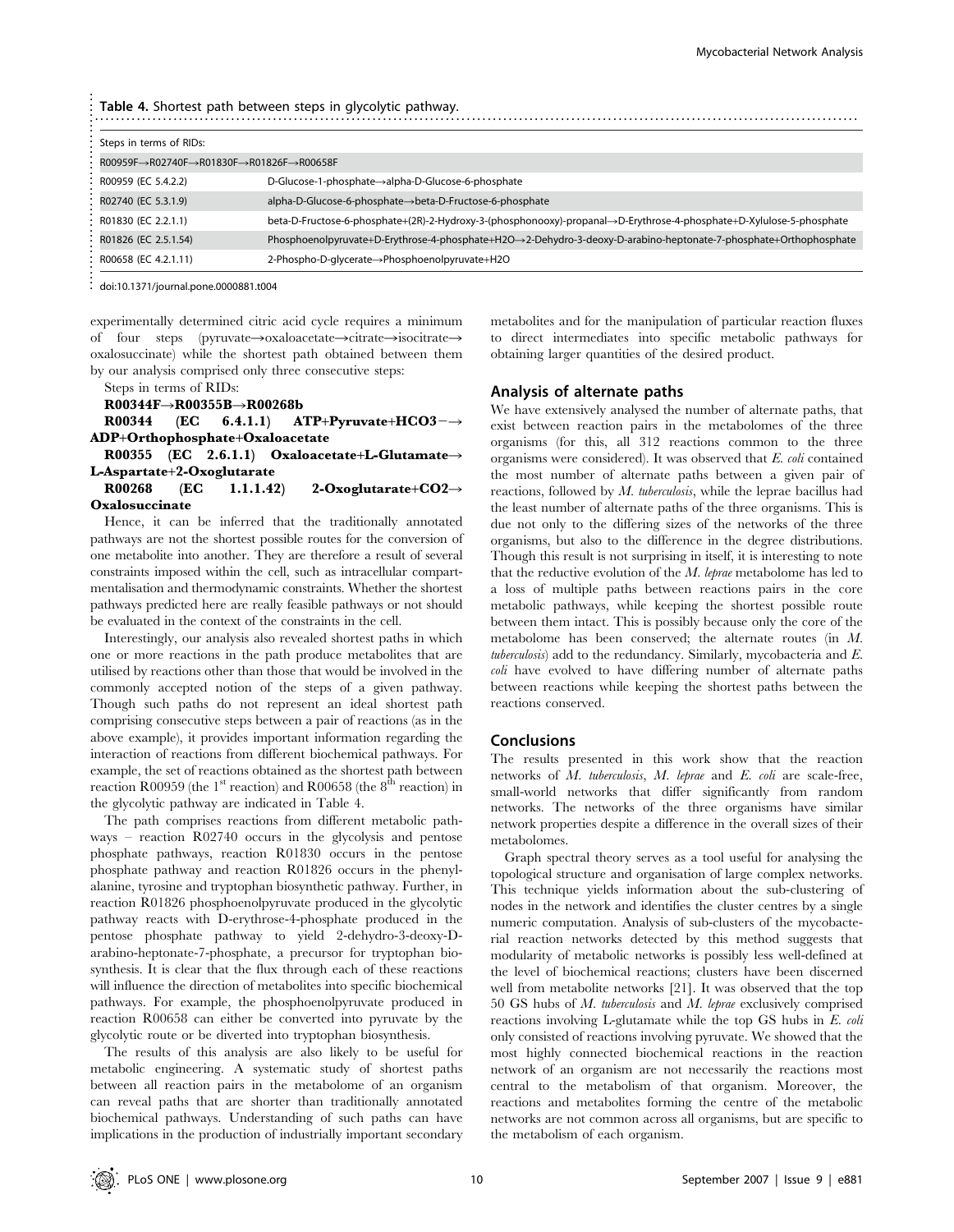A systematic comparison of the topological properties of the mycobacterial metabolic networks reveals that massive gene decay in M. leprae does not significantly affect the global structure of its metabolic network. We showed that the most highly connected reactions central to the metabolism of both organisms as well as the finer grouping of reactions within the giant component of their networks are essentially conserved and differ from that of E. coli. Additionally, we have determined that metabolic streamlining in the leprae bacillus has led to the preservation of the shortest paths between reactions in its core metabolome while reducing the total number of alternate paths that exist between them. The results obtained in this work are also useful likely to find applications in rational drug design and metabolic engineering.

## METHODS

## Dataset

We used the KEGG LIGAND database to reconstruct the reaction networks of M. tuberculosis H37Rv, M. leprae and E. coli K-12 MG1655 from genome data. A list of the metabolic pathways and their constituent biochemical reactions in these organisms were downloaded as flat files. These files contain information about the reactants, products, reversibility and steady state stoichiometries of the biochemical reactions. We corrected these files for several mistakes such as incomplete reactions and inconsistencies in reaction reversibility and direction. Polymerisation reactions were eliminated from these files and not included in the network construction. The KEGG database does not contain complete information on the mycolic acid pathway (MAP), which is unique to mycobacteria and essential for their pathogenicity and survival. Hence, to obtain more complete and organism-specific models of the reaction networks of  $M$ . tuberculosis and  $M$ . leprae, we integrated the model of the MAP developed by Raman and coworkers [41] into the corrected flat files of these organisms. The MAP model was integrated in toto for M. tuberculosis, while 13 reactions involved in extending the products of the FAS–II cycle of MAP into methoxy-mycolates were not included in the M. leprae model as methoxy-mycolates are absent in the leprae cell wall [12].

### Metabolic network reconstruction

The metabolic networks of the three organisms were constructed as follows. Each biochemical reaction in the metabolome of the organism is a node, and nodes representing reactions that share a common metabolite as a substrate in one reaction and a product in the other are connected by an edge. Thus, only reactions which exhibit such a consecutive dependence on each other with respect to a metabolite are connected to each other. All edges have an equal weight of 1. In order to make the network amenable to numerical analysis, it is represented in the form of an adjacency or reactioninteraction matrix (RIM), which is an  $n \times n$  matrix; n being the number of nodes (biochemical reactions) in the graph. The elements  $[A]\ddot{y}$  of the RIM have values according to the following rules:

- $[A]$  $ij=1$  if reactions i and j exhibit a consecutive dependence through a metabolite
	- $= 0$  if the reactions do not exhibit such a dependence, or if  $i = i$

To construct the RIM, the set of reactions in the flat file representing the metabolome of each organism was first mathematically represented as a stoichiometric matrix,  $\mathbf{S}_{m\times n}$ , with every metabolite being represented by a row (m metabolites) and every reaction by a column (n reactions). The entries in each column correspond to the stoichiometric coefficients of the metabolites (negative for reactants and positive for products) for

each reaction. The  $i^{th}$  row of the matrix defines the participation of a particular metabolite across all metabolic reactions, and the  $j^{\text{th}}$ column provides the stoichiometry of all metabolites in that reaction. In order to account for the reversibility of biochemical reactions, each reversible reaction was split up into two irreversible reactions with opposite signs of the stoichiometric coefficients in the stoichiometric matrix. Further, to remove interactions between reactions by virtue of ubiquitously present 'currency metabolites' such as ATP, ADP, NADP,  $H_2O$ ,  $CO_2$ , Coenzyme-A etc., matrix rows representing currency metabolites were discarded. The complete list of currency metabolites discarded is given in Supplementary Text S1.

To derive the RIM from the stoichiometric matrix, consecutive dependences between pairs of reactions were determined. This was done by comparing the signs of the stoichiometric coefficients of each metabolite participating in the reactions between the two columns representing the reaction pair in the stoichiometric matrix. A  $(+,-)$  or  $(-,+)$  relationship between the coefficients in row  $m$  of the stoichiometric matrix compared across column  $i$  and  $j$ indicated a consecutive dependence between the  $i^{th}$  and  $j^{th}$  reaction with respect to metabolite m and the element  $[A]\ddot{y}$  in the corresponding RIM was assigned the value 1. The RIMs thus constructed are symmetric and served as the primary input for the various analyses carried out in this study. The construction of the stoichiometric matrix and the corresponding RIM for 4 hypothetical reactions R1–R4 has been pictorially represented in Supplementary Figure S1.

## Graph Spectral Analysis

Graph spectral theory is a sub-field of graph theory that deals with the analysis of the spectra (eigenvalues and eigenvector components) of nodes in the graph. Such an analysis provides information on the overall structure and topology of the graph. To obtain the eigenvalue spectra of the graph, the adjacency matrix of the graph is converted to a Laplacian matrix  $(L)$ , by the equation:

## $L=D-A$

where **D**, the degree matrix of the graph, is a diagonal matrix in which the  $i^{\text{th}}$  element on the diagonal is equal to the number of connections that the  $i^{\text{th}}$  node makes in the graph. Diagonalisation of the Laplacian matrix yields the spectra of the graph comprising the eigenvalues and their corresponding eigenvector components. Analysis of the vector components of the lower and higher eigenvalues yields information about the clustering of nodes in the graph and the connectivity of each node in the graph [23,46]. Specifically, the vector components of the second lowest eigenvalue carry information about the clusters present in the graph with all nodes of a given cluster having the same value of the vector component [47]. In a completely connected graph, where all nodes belong to a single cluster, the vector components of the second lowest eigenvalue provide sub-cluster information where the nodes within a sub-cluster have similar vector component values. A sub-cluster is a set of nodes within a cluster that make significantly more connections among themselves than with the other nodes in the cluster. A plot of the sorted vector components of the second lowest eigenvalue (2evc) versus the node number clearly reveals the subcluster information, with the nodes belonging to a sub-cluster forming distinct plateaus on the curve and the nodes connecting the sub-clusters having vector component values in between the plateaus. Identification of sub-clusters by the graph spectral method has been applied successfully in various studies such as the identification of domains in multi-domain proteins [25] and to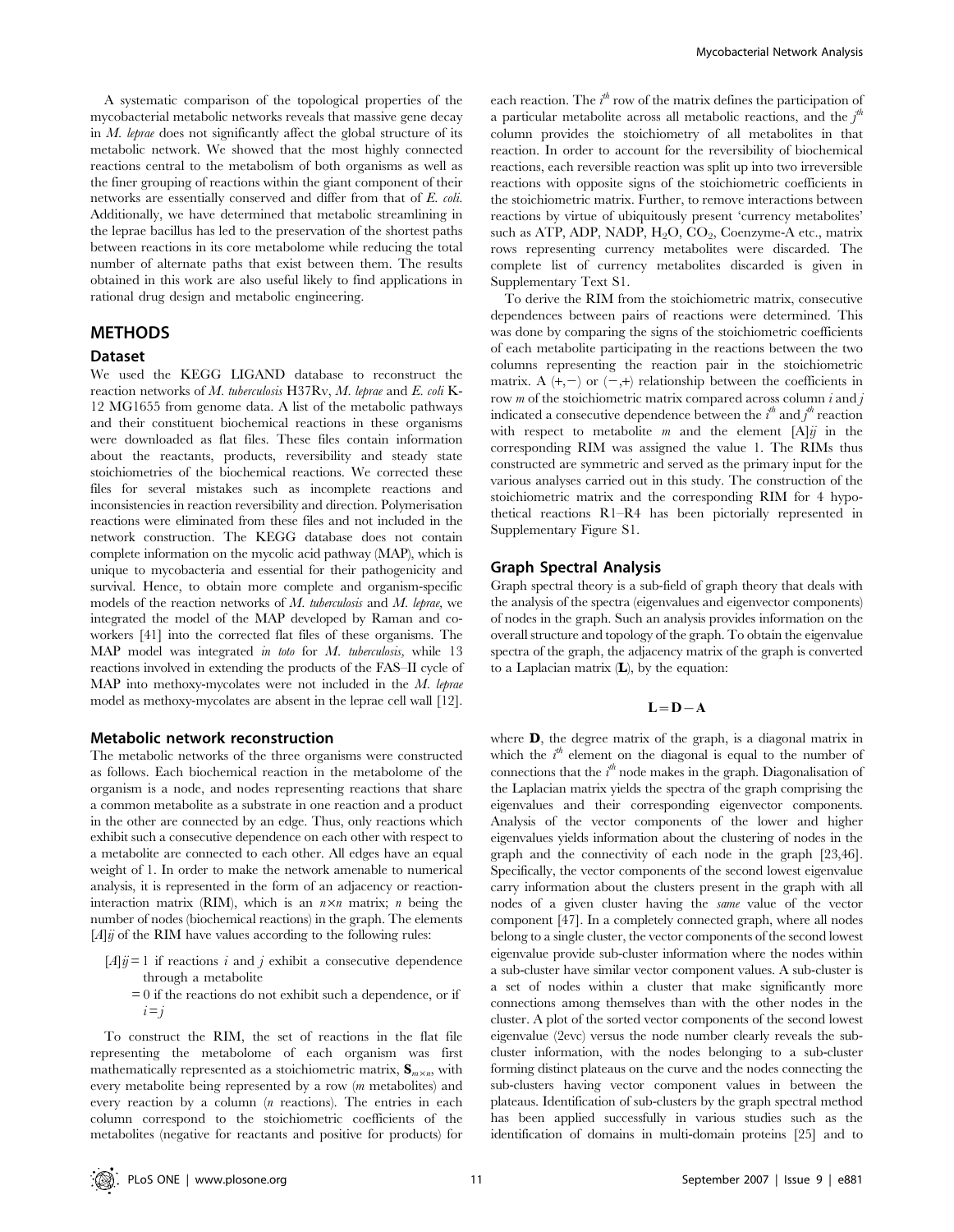detect clusters of structurally similar proteins in protein chain universe graphs [26]. The vector components of the top eigenvalues contain information regarding the branching of nodes in the graph and the nodes forming the cluster centres [23,48]. The largest vector component of the highest eigenvalue corresponds to the node with the highest degree in the graph. However, in case there are many nodes with degenerate highest degree, the one which is closest to the geometric centre of the graph, takes up the highest vector component value. Similarly, the second largest vector component of the highest eigenvalue corresponds to the node with next highest degree and next lowest eccentricity in the graph and so on. Eccentricity,  $E(v)$ , of a vertex v in a graph **G** is the distance from v to the vertex farthest from  $v$  in G, i.e.

$$
E(v) = \max_{v_i \in G} d(v, v_i)
$$

where  $d(v,v_i)$  represents the length of the shortest path between  $v$ and  $v_i$ .

## Identification of mycobacterial hubs absent in the human metabolome

To identify hubs in the reaction networks of M. tuberculosis and M. leprae that were absent in the metabolism of humans, we first obtained a comprehensive list of biochemical reactions occurring in the metabolome of Homo sapiens from the KEGG database. Each reaction in this database is identified with a unique reaction-id (RID) that is common across all organisms in the database. Further, each RID is associated with the E.C. number of the enzyme catalysing the reaction which is further linked with the RIDs of the other reactions catalysed by the enzyme. For each reaction in the list of hubs for the two organisms, we obtained the E.C. number and associated RIDs of its corresponding enzyme. These RIDs, including the RID of the primary hub reaction were compared with the list of RIDs of reactions occurring in humans. An absence of all the RIDs in humans implied that the particular enzyme did not function in the metabolome of humans and the primary hub reaction was then classified as a hub 'unique' to the mycobacterium. However, since the data on the metabolism of humans was obtained from the KEGG database, it is important to note that the verity of the unique hub depends on the quality of the database.

## **REFERENCES**

- 1. Uetz P, Giot L, Cagney G, Mansfield TA, Judson RS, et al. (2000) A comprehensive analysis of protein–protein interactions in Saccharomyces cerevisiae. Nature 403: 623–627.
- 2. Jeong J, Mason SP, Barabási A-L, Oltvai ZN (2001) Lethality and centrality in protein networks. Nature 411: 41–42.
- 3. Shen-Orr SS, Milo R, Mangan S, Alon U (2002) Network motifs in the transcriptional regulation network of Escherichia coli. Nat Genet 31: 64–68.
- 4. Luscombe NM, Babu MM, Yu H, Snyder M, Teichmann SA, Gerstein M (2004) Genomic analysis of regulatory network dynamics reveals large topological changes. Nature 431: 308–312.
- 5. Edwards JS, Palsson BO (2000) The Escherichia coli MG1655 in silico metabolic genotype: Its definition, characteristics, and capabilities. Proc Natl Acad Sci U S A 97: 5528–5533.
- 6. Becker SA, Palsson BO (2005) Genome-scale reconstruction of the metabolic network in Staphylococcus aureus N315: An initial draft to the two-dimensional annotation. BMC Microbiology 5: 8.
- 7. Eisenberg E, Levanon EY (2003) Preferential attachment in the protein network evolution. Phys Rev Lett 91: 138701.
- 8. Park D, Lee S, Bolser D, Schroeder M, Lappe M, et al. (2004) Compara-tive interactomics analysis of protein family interaction networks using PSIMAP (protein structural interactome map). Bioinformatics 21: 3234–3240.
- 9. Kunin V, Pereira-Leal JB, Ouzounis CA (2004) Functional evolution of the yeast protein interaction network. Mol Biol Evol 21: 1171–6.

#### Analysis of shortest and alternate paths

The shortest paths in the network and the steps involved were identified using the Floyd-Warshall algorithm [49]. For the analysis of alternate paths, the adjacency matrix was used as the primary input. The total number of alternate paths between any two nodes in the network was determined by using classical algorithms that count paths based on powers of matrices [50]. Essentially, by this method, the value of the element  $[A]\ddot{\eta}$  of the matrix  $[A]$  obtained by raising the adjacency matrix to the power n is equal to the total number of paths of path length  $n$  that exist between node  $i$  and node  $j$  in the graph.

## SUPPORTING INFORMATION

Table S1 Comparison of top 50 graph spectral and degree hubs in mycobacteria

Found at: doi:10.1371/journal.pone.0000881.s001 (0.03 MB XLS)

Table S2 Reactions corresponding to the top 20 GS and degree hubs in the three organisms

Found at: doi:10.1371/journal.pone.0000881.s002 (0.01 MB TXT)

Text S1 Currency metabolites in the three organisms

Found at: doi:10.1371/journal.pone.0000881.s003 (0.01 MB TXT)

Figure S1 Construction of stoichiometric matrix and reaction influence matrix for a hypothetical set of reactions

Found at: doi:10.1371/journal.pone.0000881.s004 (0.03 MB DOC)

## ACKNOWLEDGMENTS

We thank Professor N. V. Joshi, Centre for Ecological Sciences, Indian Institute of Science for his critical comments on the work. The computational facilities provided by the Supercomputer Education and Research Centre and Distributed Information Centre of Indian Institute of Science are gratefully acknowledged.

#### Author Contributions

Conceived and designed the experiments: KR NC SV KV. Performed the experiments: KR KV. Analyzed the data: KR NC SV KV. Wrote the paper: KR NC SV KV.

- 10. Wuchty S, Barabasi AL, Ferdig MT (2006) Stable evolutionary signal in a yeast protein interaction network. BMC Evol Biol 6: 8.
- 11. Liang Z, Xu M, Teng M, Niu L (2006) Comparison of protein interaction networks reveals species conservation and divergence. BMC Bioinformatics 7: 457.
- 12. Cole ST, Eiglmeier K, Parkhill J, James KD, Thomson NR, et al. (2001) Massive gene decay in the leprosy bacillus. Nature 409: 1007–1011.
- 13. Jeong H, Tombor B, Albert R, Oltvai ZN, Barabási AL (2000) The large scale organization of metabolic networks. Nature 407: 651–654.
- 14. Bilke S, Peterson C (2001) Topological properties of citation and metabolic networks. Phys Rev E 64: 036106.
- 15. Wolf YI, Karev G, Koonin EV (2002) Scale free networks in biology: new insights into the fundamentals of evolution? Bioessays 24: 105–109.
- 16. Ma HW, Zeng AP (2003a) Reconstruction of metabolic networks from genome data and analysis of their global structure for various organisms. Bioinformatics 19: 270–277.
- 17. Ma HW, Zeng AP (2003b) The connectivity structure, giant strong component and centrality of metabolic networks. Bioinformatics 19: 1423–1430.
- 18. Wagner A, Fell DA (2001) The small world inside large metabolic networks. Proc R Soc Lond B 268: 1803–1810.
- 19. van Helden J, Wernisch L, Gilbert D, Wodak S (2002) Graph-based analysis of metabolic networks. In: HW Mewes, H Seidel, B Weiss, eds. Bioinformatics and Genome Analysis, volume 38 of Ernst Schering Research Foundation Workshop Springer Verlag. pp 245–274.